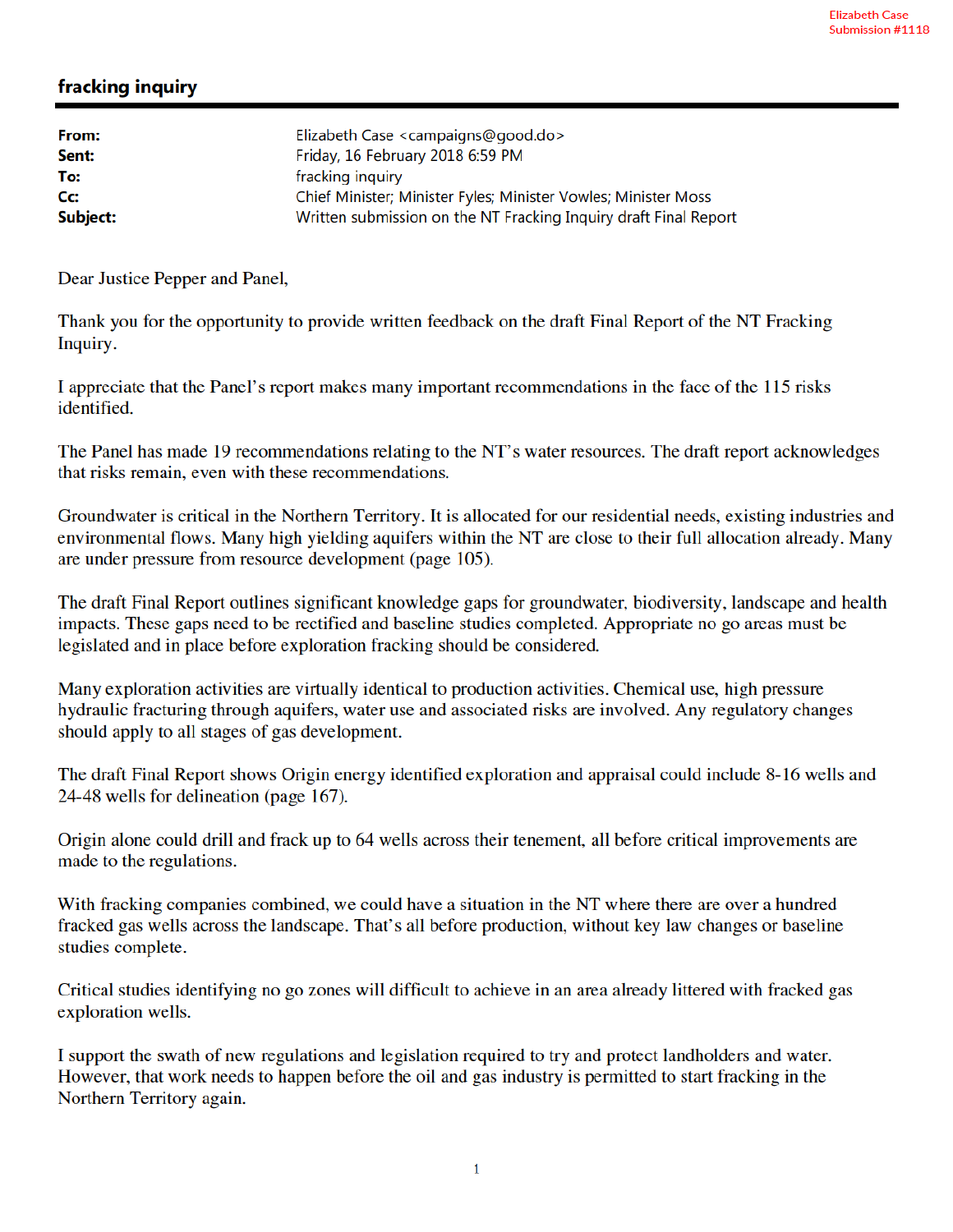The below critical recommendations must be improved and work completed BEFORE EXPLORATION fracking takes place.

Recommendation 5.1 (Enforceable code of practice for abandonment of onshore gas wells)

Recommendation 5.6 (Wastewater management framework)

Recommendation 7.1 (Water Act amended for shale extraction licence and payment for water)

Recommendation 7.4 (Strategic regional environmental and baseline assessment (SREBA), including a regional groundwater model, be developed and undertaken)

Recommendation 8.4 (Fire management plan and 10 year baseline assessment)

Recommendation 9.2 (Code of practice be developed and implemented for monitoring, detection and reporting of methane emissions)

Recommendation 10.1 (Human Health Risk Assessment prepared and approved)

Recommendation 12.11 (Social impact management plan) This recommendation should also be extended to allow for the legal right to say 'no' to fracking.

Recommendation 14.1 (Design and implement a full cost recovery system for fracking regulation)

Recommendation 14.16 (Legislation to regulate seismic surveys, drilling, hydraulic fracturing, and well abandonment)

Recommendation 14.18 (Fit and proper person test)

Recommendation 15.1 (Strategic regional environmental and baseline assessment (SREBA) undertaken and no go zones implemented)

In the NT there is a saying, "Once you frack you can't go back." Exploration fracking is no different. The studies, legal improvements and no-go zones suggested by the panel are critical. They must be actioned before any further fracking exploration.

Let's not wait until the production phase to put in place critical new regulations and laws. We must avoid delays to the protection of the Northern Territory's water, landscapes and people.

Thank you for considering my feedback on this critical matter for the future of the Northern Territory.

Please consider how critical fresh, clean water is to human life and the people's right to access, as products of the natural world.

Yours sincerely, Elizabeth Case Tumbling Waters 0822 Australia

This email was sent by Elizabeth Case via Do Gooder, a website that allows<br>people to contact you regarding issues they consider important. In accordance with web protocol FC 3834 we have set the FROM field of this email to our generic no-reply address at campaigns@good.do, however Elizabeth provided an email address which we included in the REPLY-TO field.